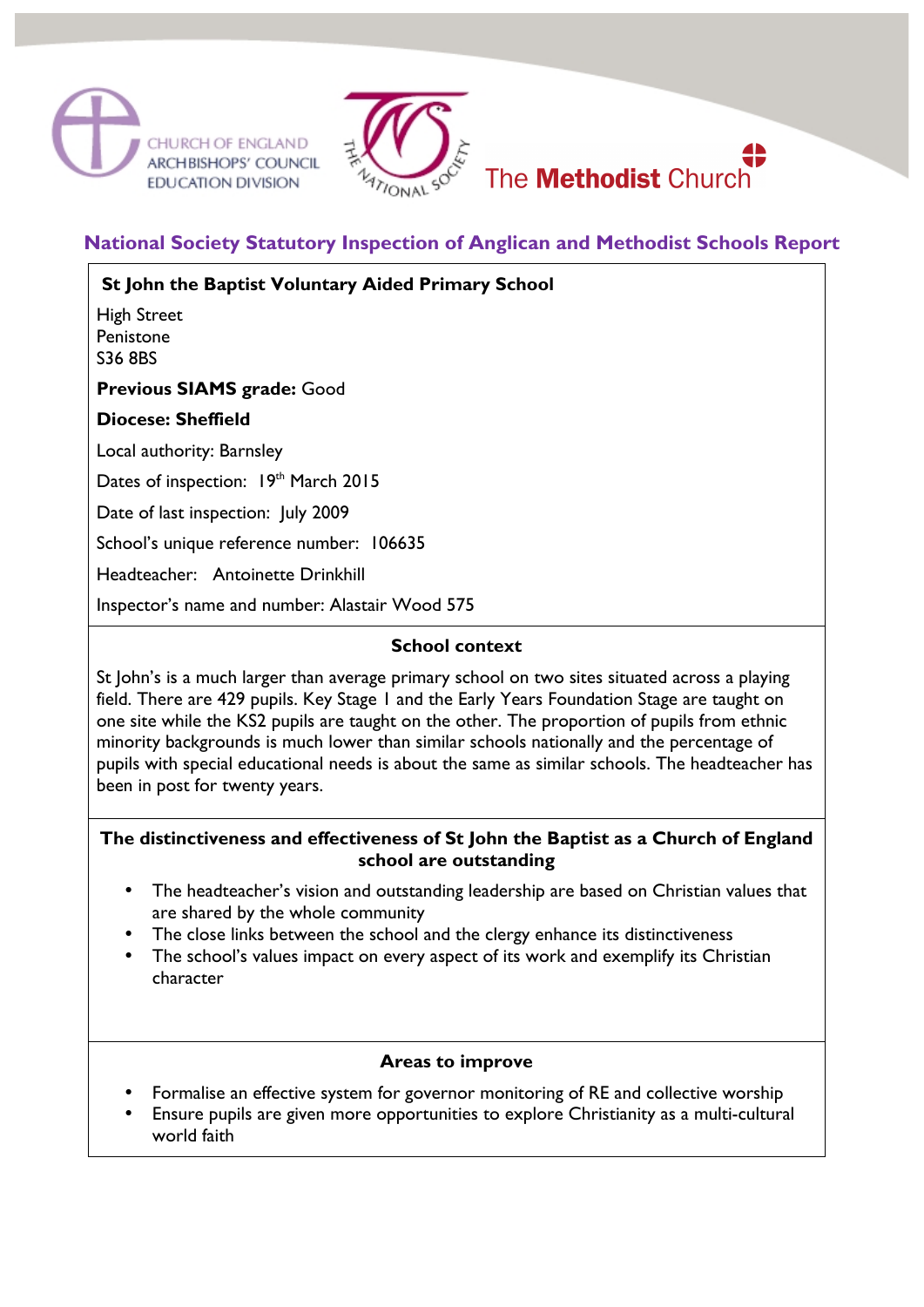#### **The school, through its distinctive Christian character, is outstanding at meeting the needs of all learners**

St John's is a school at the heart of the community and is prized by all for its distinctly Christian character. The school's five key values of love, kindness, honesty, forgiveness and faithfulness permeate all areas of daily life and as a result, pupils know and understand the importance of belonging to a special community. In each classroom displays ask: 'What would Jesus say?' emphasising the importance of pupils' spiritual development in everyday life. Relationships throughout the school are very strong and demonstrate the core values in action, for example, when tensions occur from time to time, these are openly discussed in an atmosphere where everyone understands the importance of honesty and forgiveness, as a result, instances of bullying or poor behaviour are few. Attendance at school is above the national average and pupils say they enjoy coming to school because they do lots of fun things and learn about God and worship. They also say they feel special and valued because there is always a teacher checking that they are safe. Pupils describe the school as being a part of their family. The school's distinctive character ensures that all are included and standards of learning are high. This is demonstrated through pupils' good progress from their different starting points and the reducing gap between disadvantaged pupils and others. Pupils' behaviour towards each other and around the school reflects the values and the staff model exemplary behaviour and have high expectations and aspirations for the pupils ensuring there is a calm atmosphere throughout the school. The classroom displays are colourful, questioning and stimulating enabling pupils to make connections between the different areas of the curriculum. There are Christian symbols throughout the school and the entrance hall has a prayer net where pupils and parents may add beads representing thoughts and prayers for others, helping to deepen pupils' spirituality. The themes taught in Religious Education (RE) are integrated with the wider curriculum enabling the pupils to explore the importance of God in their daily lives. Pupils enjoy RE and the way the teachers make links to art, dance and music, they like the challenges of debating different points of view. In a Year 5 RE lesson the teacher skilfully led vibrant discussions from pictures painted by a variety of artists about worship which captured the pupils' imaginations and provoked exciting discussions. There is clear respect for diverse communities and the pupils understand how others are less fortunate, for example, a young girl from Bangkok visited the school to talk about her country and the pupils expressed their appreciation of the differences between cultures and how education was valued differently in other countries. The clergy from St John's Church are regular visitors and play an important part in the life of the school supporting in many different ways. Parents speak highly of the school and its distinctively Christian character they say they appreciate the way the school understands individual pupils' needs, tailors the teaching to them and how their children are feel special and valued. All the areas for improvement from the previous inspection have been addressed.

# **The impact of collective worship on the school community is outstanding**

Worship is central to the school's daily life and the pupils' worship committee plays a major role in supporting and developing it throughout the school. They have an established three steps process: opening the Bible, placing the cross and lighting the candle with three wicks to represent the Holy Trinity, helping pupils to develop their leadership skills and responsibilities. Themes for collective worship are carefully planned and shared with the clergy and it is delivered in imaginative and inspirational ways linked to the school's Christian values and stimulating the pupils' understanding of the Holy Trinity and God. Prayer and reflection are an integral part of worship and the pupils are encouraged to relate the Bible stories to their own lives. The vicar leads a weekly worship in school and the pupils are an active part of the service. The Bible stories are carefully planned and made relevant for all the pupils' understanding enabling them to contribute and engage with the learning. Singing is of high quality, enthusiastic and clearly worship is a highlight of the school day. Pupils' evaluations of worship emphasise their understanding of Jesus and the Holy Trinity. They know the Lord's